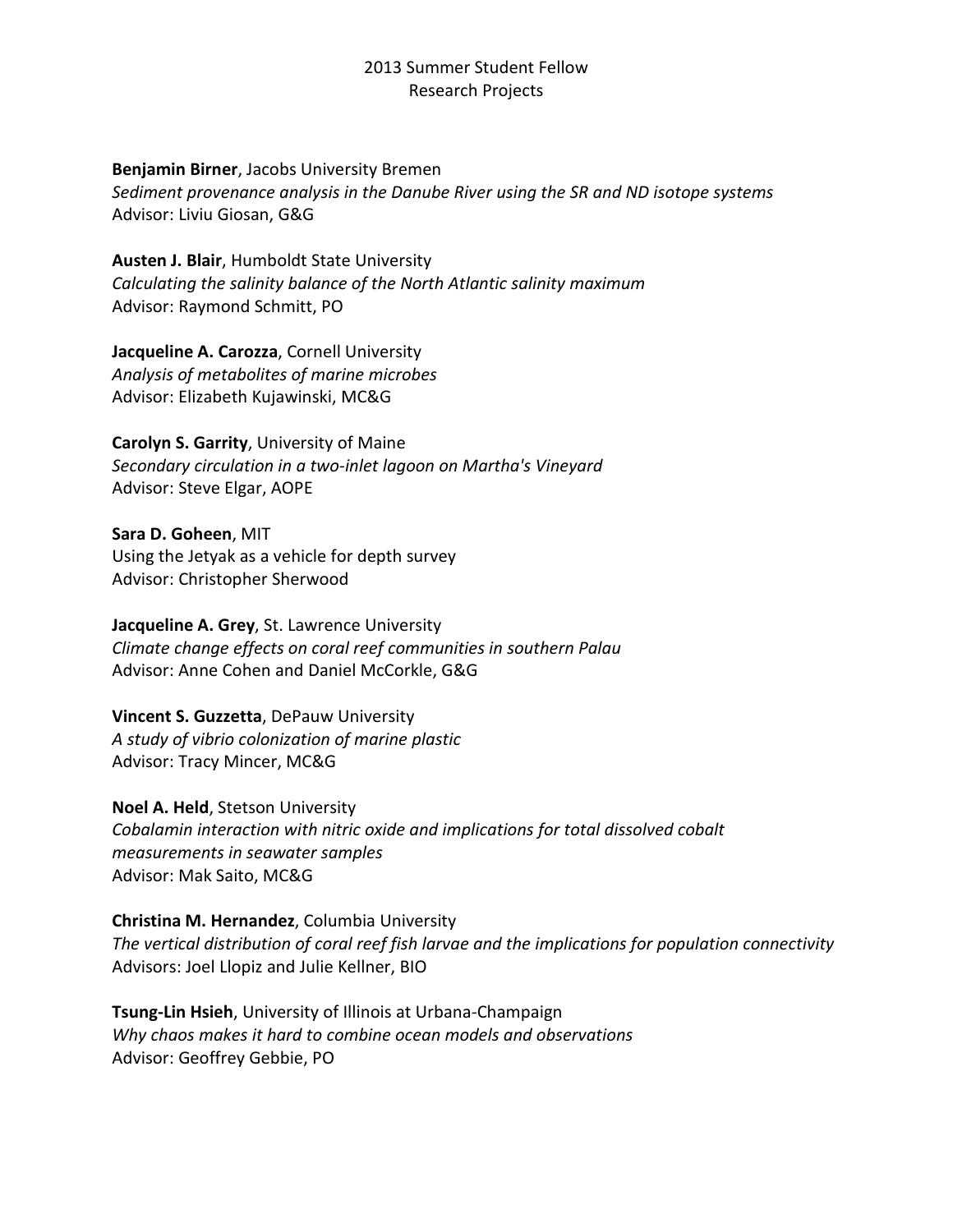#### **Elaine Y. Kuo**, Stanford University

*Effects of TCDD on the expression of DNA methyltransferases (dnmts) during zebrafish development* Advisor: Neel Aluru

**Erin T. Larragoite**, University of New Mexico

*Phytoplankton in the Arctic: Seasonal variability and distribution* Advisor: Samuel Laney, BIO

## **Jung Hyun (Mary Ann) Lee**, Ohio Wesleyan University

*Effects of ocean acidification on the swimming behavior of paralarval longfin inshore squid (Doryteuthis pealeii)* Advisor: T. Aran Mooney, BIO

**Paige D. Logan**, California Institute of Technology *Formation and propagation of anti-cyclonic eddies near the tail of the Grand Banks* Advisor: Amy Bower, PO

**Yiling (Elaine) Luo**, University of Toronto *Effects of light and turbulence on swimming behavior of larval eastern oyster (Crassostrea virginica)* Adcisor: Lauren Mullineaux, BIO

**Victoria H. Y. Luu**, Boston College *Biogeochemical models: Impacts of ocean acidification on sea scallops & fisheries* Advisor: Scott Doney, MC&G

**Hannah F. Mark**, University of Chicago *Seismic reflection imaging of deep flexure-induced faults near subduction zones* Advisor: Daniel Lizarralde, G&G

**Mollie J. McDowell**, Amherst College *Evidence of deep-sourced seabed fluid expulsion along the Southern New England continental margin* Advisors: Daniel Brothers, Jason Chaytor and John Pohlman, USGS

**Anna C. Nisi**, Carleton College *Ciliates of the New England shelf: An exploration of summertime grazing and an analysis of community structure* Advisor: Heidi Sosik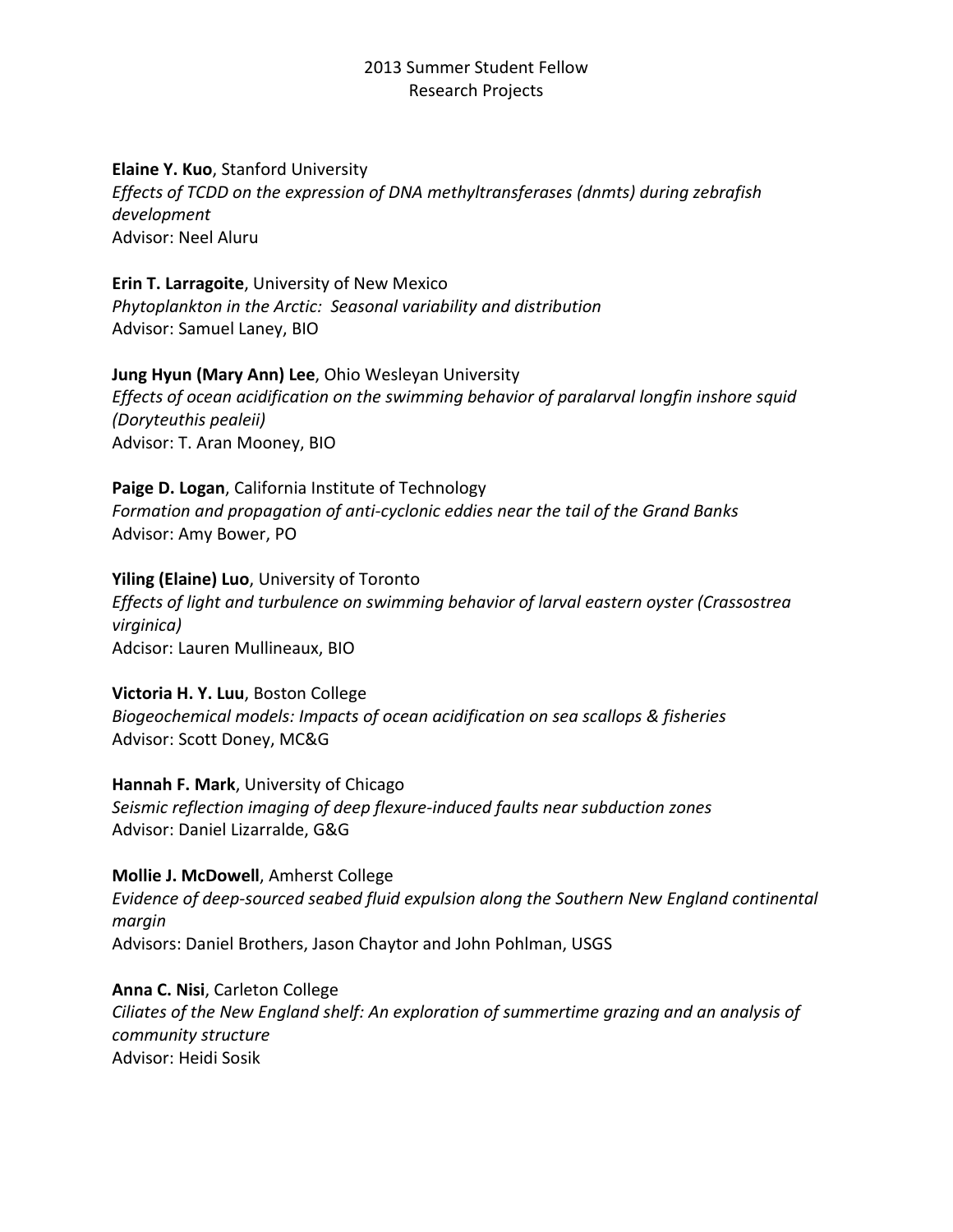#### **Camille Pagniello**, Dalhousie University

*Identifying the nature of a strong pervasive acoustic scattering layer in the northeast Pacific* Advisors: Andone Lavery, AOPE and Gareth Lawson, BIO

**Jennifer L. Reeve**, Haverford College *Rate of carbon flow into the rhizosphere of salt marsh cordgrass (Spartina alterniflora)* Advisor: Amanda Spivak,MC&G

**Kaitlin R. Rempfert**, University of Minnesota, Twin Cities *Spatial sulfur variation within the modified gill chamber of the epibiont-colonized hydrothermal vent shrimp (Rimicaris exoculata)* Advisors: Colleen Hansel, MC&G and Stefan Sievert, BIO

**Alterra E. Sanchez**, San Diego State University *Calibration of a CO2 and pH sensor: Enabling the measurement of blue carbon flux* Advisor: Zhaohui Aleck Wang, MC&G

**Nicole C. Shibley**, Yale University *Investigation of the Arctic Ocean: Boundary currents and seasonal cycles* Advisor: John Toole, PO

**Katherine A. Skinner**, Princeton University *Lightweight REMUS 6000* Advisor: Michael Purcell, AOPE

**Claire E. Stuhlmann**, University of Pennsylvania *The M Whistle: A stereotyped non-signature whistle in free-ranging Bottlenose dolphins (Tursiops truncatus)* Advisor: Laela Sayigh, BIO

**Madison M. Smith**, Bowdoin College *Sediment transport in Katama Bay and inlet, Martha's Vineyard, Massachusetts* Advisor: Britt Raubenheimer, AOPE

**Yen Joe Tan**, Lafayette College *Simulations of tsunami triggered by the 1883 Krakatau volcanic eruption: Implications for tsunami hazard in the South China Sea* Advisor: Jian Lin, G&G

**Benjamin M. Urann**, University of Massachusetts, Amherst *Low temperature metamorphism at the 16.5° N area of the mid-Atlantic ridge* Advisor: Henry Dick, G&G